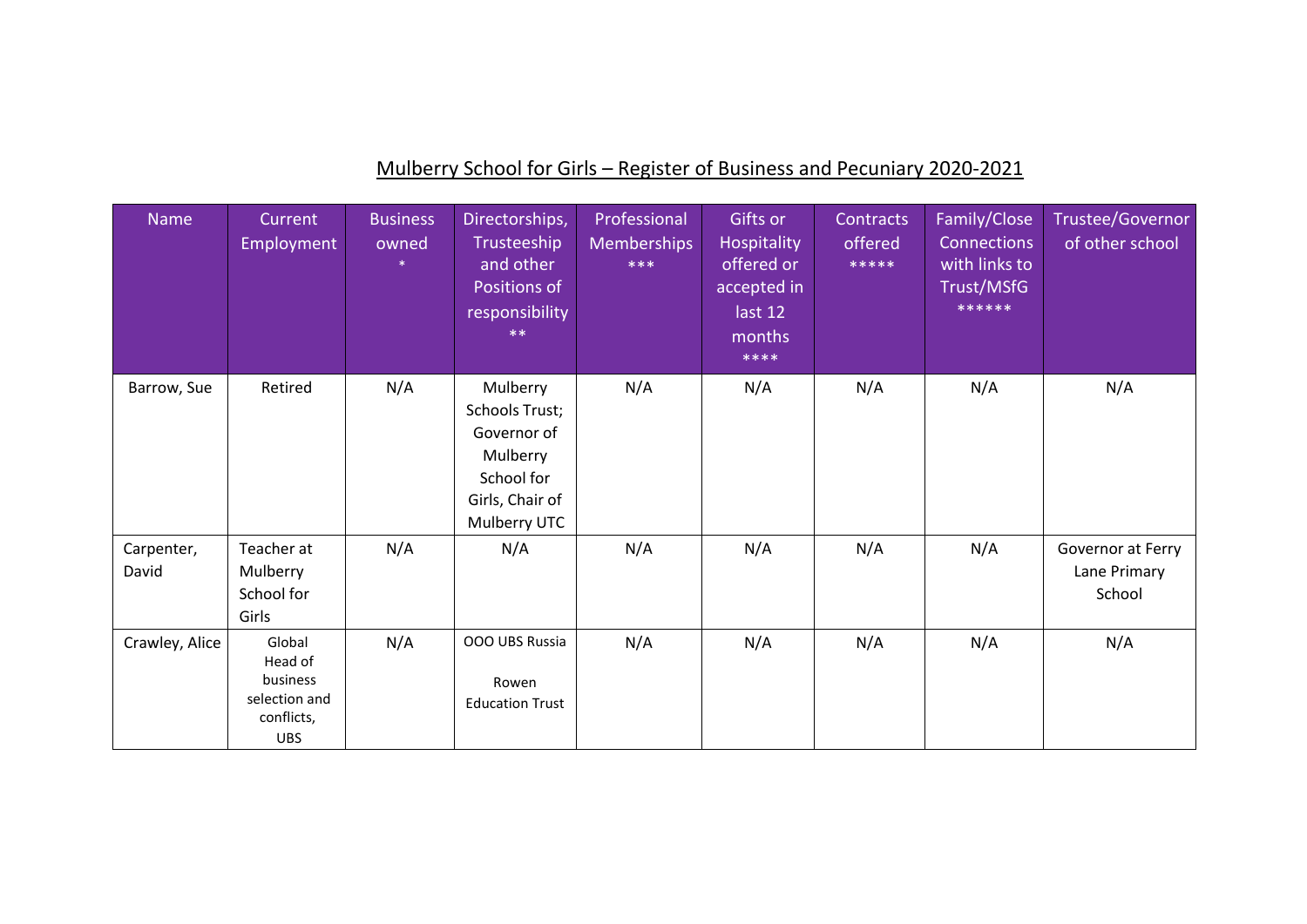|                        |                                                                              |                                                                            | Mulberry<br><b>Schools Trust</b>                 |                           |           |           |                          |           |
|------------------------|------------------------------------------------------------------------------|----------------------------------------------------------------------------|--------------------------------------------------|---------------------------|-----------|-----------|--------------------------|-----------|
| Hussain, Imam<br>Hafiz | Imam at East<br>London Mosque                                                | <b>NA</b>                                                                  | <b>NA</b>                                        | <b>NA</b>                 | <b>NA</b> | <b>NA</b> | <b>NA</b>                | <b>NA</b> |
| Kouloufoua,<br>Tombany | Project<br>Manager,<br><b>Credit Suisse</b>                                  | $Make - A-$<br>Wish<br>Foundation<br><b>Teacher Me</b><br>the World<br>Ltd | <b>NA</b>                                        | <b>NA</b>                 | <b>NA</b> | <b>NA</b> | <b>NA</b>                | <b>NA</b> |
| Laws, Peter            | Risk &<br>Compliance<br>Director,<br>Capita<br>Managing<br>Agency<br>Limited | <b>NA</b>                                                                  | <b>NA</b>                                        | <b>NA</b>                 | <b>NA</b> | <b>NA</b> | Two Daughters<br>at MSfG | <b>NA</b> |
| Mortuza,<br>Aniqa      | Trainee<br>Solicitor, Sidley<br><b>Austin LLP</b>                            | <b>NA</b>                                                                  | <b>NA</b>                                        | <b>NA</b>                 | <b>NA</b> | <b>NA</b> | <b>NA</b>                | <b>NA</b> |
| Ogden,<br>Vanessa      | CEO and<br>Headteacher,<br>Mulberry<br><b>Schools Trust</b>                  | <b>NA</b>                                                                  | Mulberry<br><b>Schools Trust</b><br>Since $9/11$ | <b>RSA</b><br><b>ASCL</b> | <b>NA</b> | <b>NA</b> | <b>NA</b>                |           |